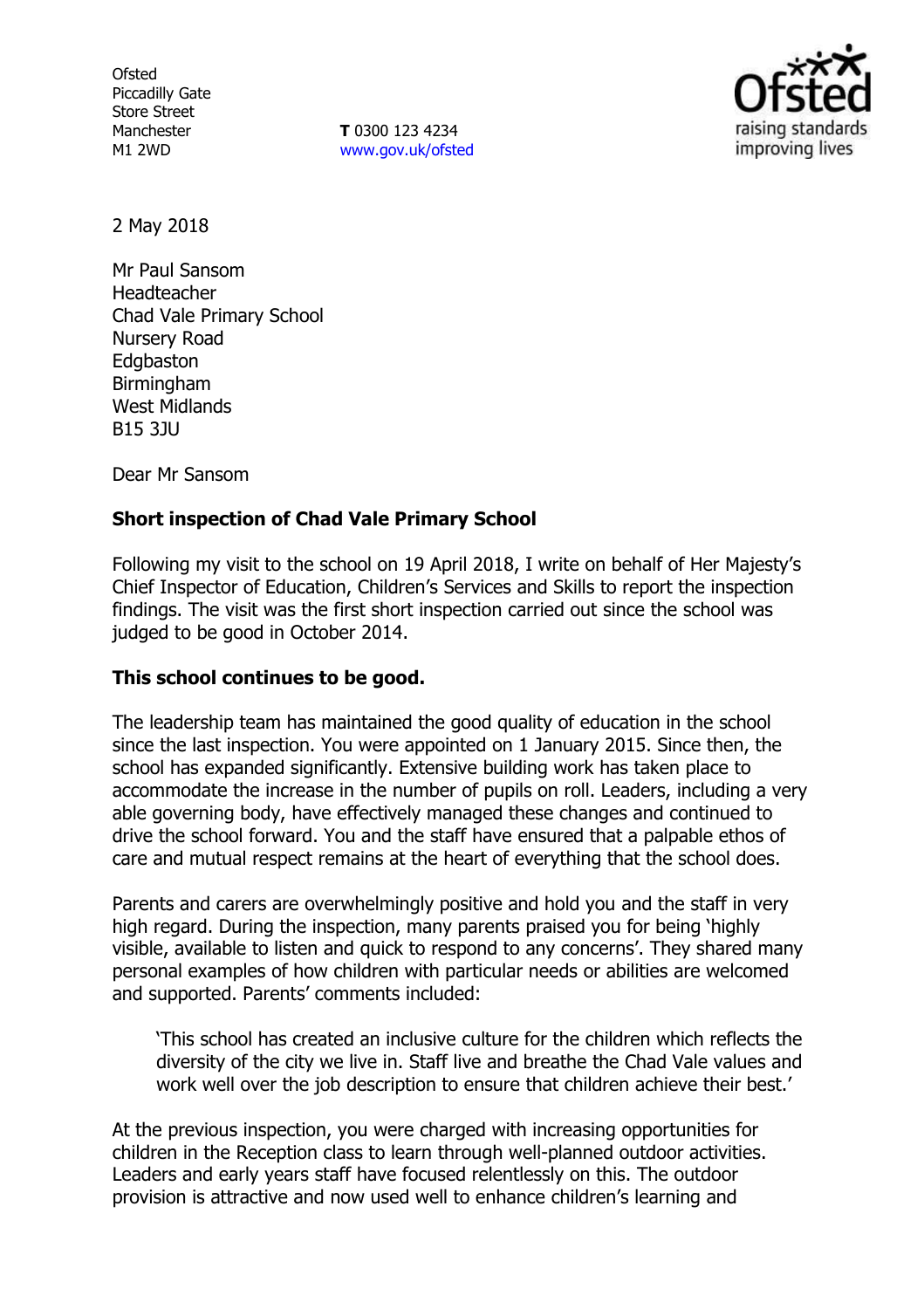

development. There are many opportunities for children to share and develop their own ideas. Staff encourage children to 'have a go'. As a result, children demonstrate good communication skills, self-confidence and a love of learning. This was captured well by the Reception children who invited me to: 'Come and see how much we love our learning. We dance, we paint and we listen to music and sing.'

Your collaborative approach to professional development enables teachers and leaders to work together and learn from effective practice. You have good links with the local teaching school. Teachers value the range of professional development available. You are very aware of teachers' workload when introducing new systems or teaching approaches. Teachers who responded to the Ofsted online questionnaire, and those who spoke to me during the inspection, feel very well supported.

# **Safeguarding is effective.**

Leaders have ensured that all safeguarding arrangements are fit for purpose. You are relentless in your determination to follow through every concern. You work closely with other agencies that protect children and you do not leave anything to chance. Your records and day-to-day notes are well organised and detailed.

Staff training is up to date and records are frequently checked. All staff, including lunchtime supervisors, are fully aware of their responsibilities and how to recognise signs that might suggest that a pupil is at risk. Parents are confident that you and the staff place the care and well-being of the pupils at the heart of the school. Many parents praised this aspect of the school when responding to the Ofsted online questionnaire.

Pupils talk confidently about how to keep themselves safe, including on the internet. The safeguarding posters and prompts on display in corridors and classrooms are a day-to-day reminder, both for pupils and for staff. Pupils speak about the need to 'stop and think' if they feel uncertain about a situation. They know what to do, and who to go to, if they feel worried or concerned.

# **Inspection findings**

- You and the governing body are rightly proud of the standards that pupils reach by the end of Year 6. In 2017, attainment in reading, writing and mathematics continued to be higher than the standards expected nationally. The proportions of pupils reaching higher standards were also above those seen nationally in reading and mathematics. However, you are aware that, behind these strong attainment figures, some pupils do not make the progress of which they are capable and so fail to reach greater depth, particularly in writing. My first line of enquiry was to check what you are doing to ensure that pupils, from different starting points, make the best possible progress in writing across key stage 1.
- Improving pupils' progress in writing and providing challenge for the middle- and higher-ability groups are top priorities on your school development plan. You have taken a range of actions to address this. You have reorganised the way that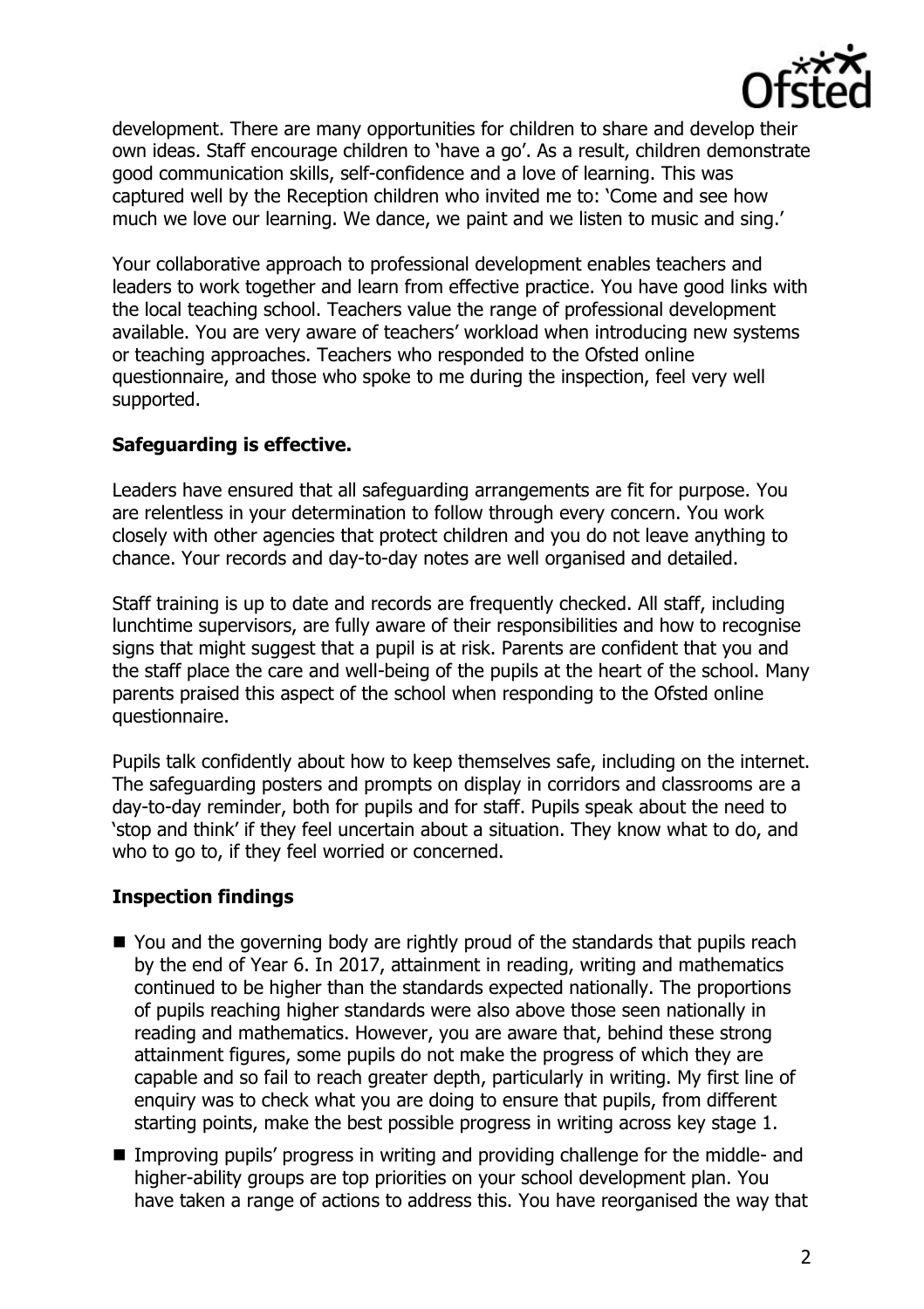

you teach phonics in the early years and key stage 1. Leaders have organised training and support to improve phonics teaching. In 2017, the proportion of pupils reaching the expected standards in the Year 1 phonics screening check improved further and was above the national average.

- Teachers encourage pupils to use their knowledge of phonics when they write. In the Reception Year, children learn to form letters correctly and to understand that writing carries meaning. They practise their writing skills in many different contexts, including the outdoor mud kitchen and the construction area. Teachers have high expectations. They use every opportunity to model and promote the skills of good writing. Leaders ensure that the most able young writers are challenged to think hard and use and apply their writing skills carefully.
- Teaching is not consistently good as pupils move into key stage 1. You have plans in place to address this. It is too early to see the impact of your actions.
- A second focus of this inspection was to review the actions you are taking to raise the achievement of the small number of disadvantaged pupils. It is clear that you have a very accurate picture of the learning needs of these pupils. You have identified any potential barriers to learning. Individual support plans are in place. These include support for the most able disadvantaged pupils to ensure that they are challenged to work at greater depth. Staff are clear about their accountabilities. Our review of current work in books showed that disadvantaged pupils are making at least the same progress as other pupils and often better.
- $\blacksquare$  My final focus for this inspection was to evaluate the breadth of subjects in the curriculum. The website provides limited information about this. However, in school, there were many examples of how pupils study and enjoy a range of interesting subjects and topics. For example, pupils were proud of their work on Beowulf, the Vikings and Ancient Egypt. Many pupils told me that they enjoy science and physical education. Teachers understand and use the assessment and tracking systems effectively across all subjects. This is a priority in your school development plan and your work is ongoing.
- We reviewed your school self-evaluation and school development plan. These documents provide an accurate summary of the school's strengths and areas for development. However, you recognise that the school development plan does not contain focused actions, clear targets and timescales. As a result, you cannot readily evaluate the impact of your improvement actions against your priorities. Consequently, governors cannot easily judge where things are working well and how quickly the school is moving towards outstanding.

## **Next steps for the school**

Leaders and those responsible for governance should ensure that:

- all teachers recognise and respond to pupils who are capable of writing at greater depth, particularly across key stage 1
- $\blacksquare$  the school development plan contains focused actions, clear targets and timescales so that you, and governors, can easily evaluate the impact of improvement actions against the school priorities.